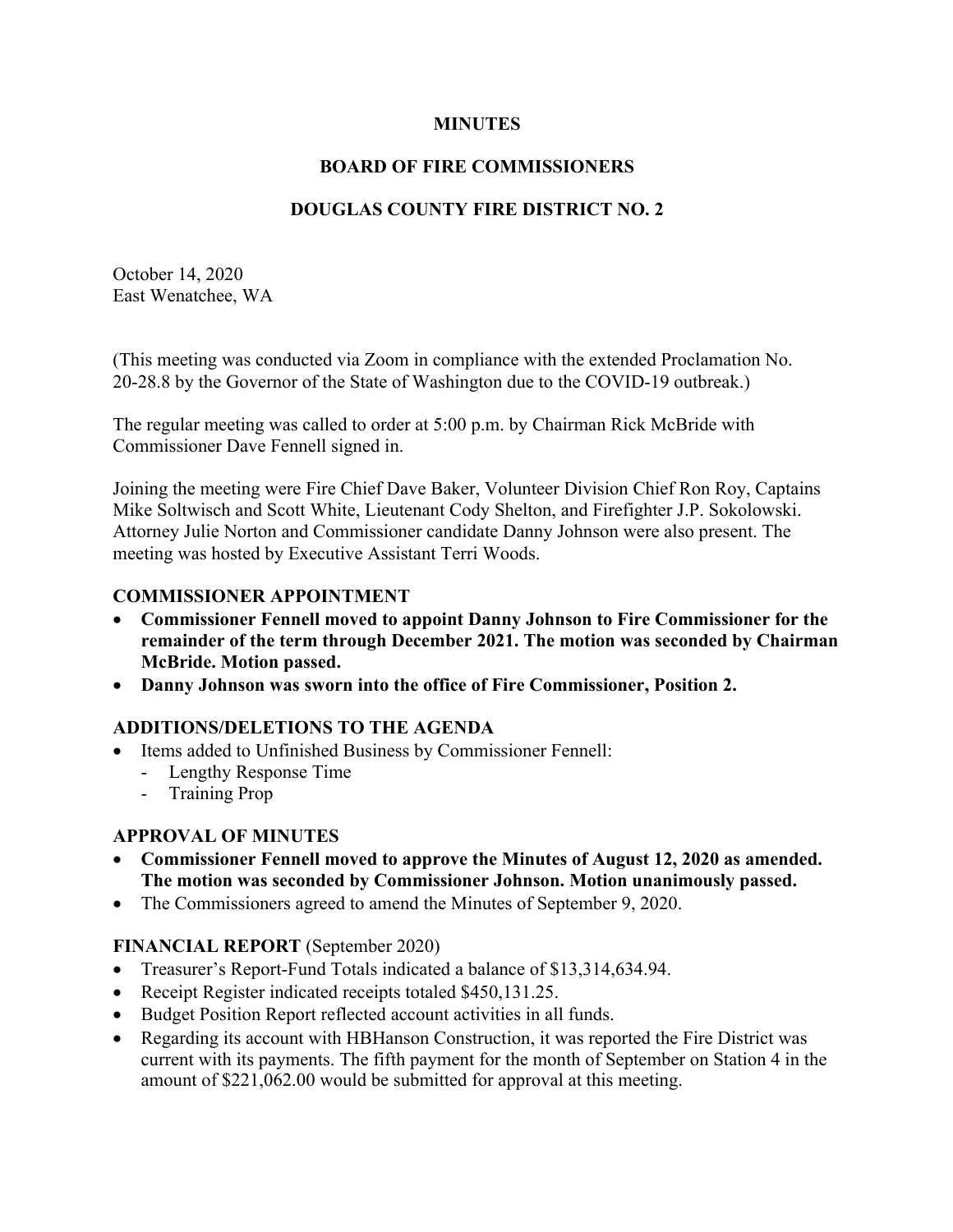#### **MINUTES OCTOBER 14, 2020 PAGE 2**

### **CORRESPONDENCE**

• Reminder of the annual Laws Update on Zoom by Brian Snure, Wednesday, October 21, 2020 starting at 6:00 p.m.

# **STAFF REPORT**

- Operations
	- Premiums for the current medical PPO-Plus plan with the WFCA healthcare program would increase 13% next year. Assistant Chief John Glenn was researching other insurance.
	- Notification was received from the Douglas County Assessor that the preliminary assessed valuations would drop by \$538,500,000. This would result in a reduction of \$428,125 in the tax levy compared to what was received by the District this year. Taxable state utility values were overestimated on custom software by T-Mobile that was taxexempt.
	- Policies were updated by Lexipol.
- Personnel
	- Washington Survey and Rating Bureau visited for insurance rating review September 23.
	- The recruits were back from the fire training academy due to a COVID outbreak. They would continue with virtual learning to obtain their certifications.
	- Supervision separation was supported by union and management leadership.
- Apparatus
	- The 1997 Darley engine failed its last pump test; however, it would remain in service. Estimated cost to repair was \$35,000.
	- Douglas County Fire District No. 5 had expressed interest in the Western States engine.
	- A trip was scheduled in mid-November to visit Pierce Manufacturing. Chief Baker, Mechanic Jay O'Connell, Captain Scott White and Firefighter Colton Sackman would be traveling to Wisconsin for final inspection of the new apparatus.
	- Alcoa had been contacted by Mechanic Jay O'Connell regarding storage of the heavy brush trucks.
- **Facilities** 
	- Station 3 design would dictate some of the improvements like moving utility poles. Commissioner Fennell reported from his meeting with Rock Island Mayor Agnew that utilities would need to go underground. Authority and process for permits were unknown. Chief Baker would check in with Engineer Dave Dormier on what he knows about the improvements. Of note, the Mayor also indicated that the Town was interested in acquiring the old station.
- Fire Marshal
	- New development included a subdivision of 102 homes on Fancher Heights, Microsoft's \$10 million purchase of property, and a warehouse in Baker Flats that would span 14.92 acres.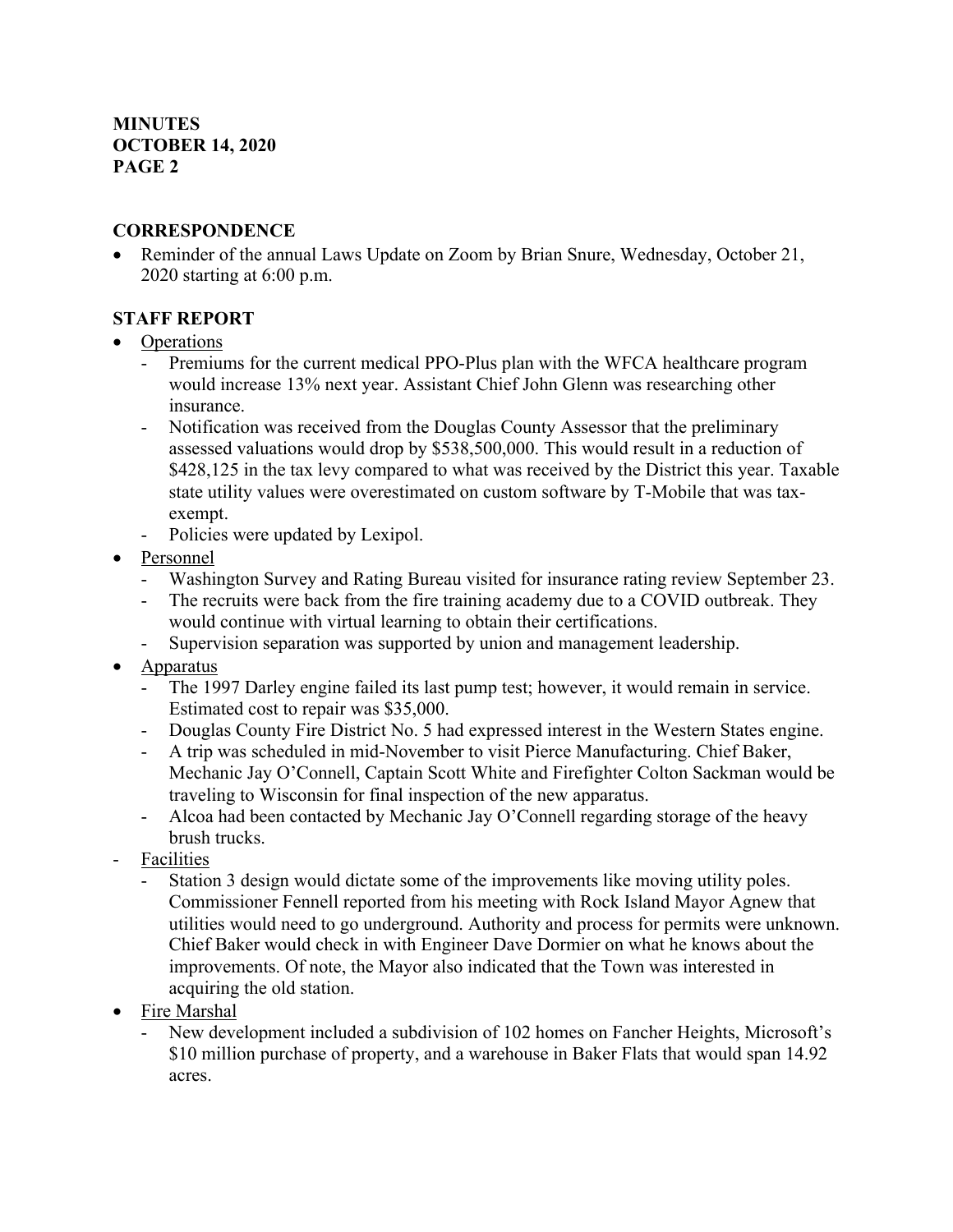#### **MINUTES OCTOBER 14, 2020 PAGE 3**

- Assistant Chief Kurt Blanchard would be put in charge of developing a policy to update and require uniform fire hydrant connections with the assistance of Attorney Julie Norton.

## **UNFINISHED BUSINESS**

1. Station 3 Update: (See above.)

2. Lengthy Response Time: Commissioners McBride and Fennell discussed concerns over the response time of the Duty Chief on an incident that occurred on August 31. Enroute time of 9 minutes, 49 seconds and arrival time of 12 minutes were considered unacceptable. A Battalion Chief arrangement was mentioned by Chairman McBride as a possible solution to avoid happening again in the future.

3. Training Prop: After considerable discussion which included frustration expressed by board members that a plan was not yet in place, the Training Officer would be tasked with developing a plan for the next meeting.

4. Acting Duty Costs: A report had been submitted by Chief Baker prior to the meeting indicating a cost of \$13,661.02 through the third quarter. Commissioner McBride and Fennell expressed concerns with incurring the expense by moving up other personnel when it was considered part of the Chief Officers' responsibilities already paid for in their salaries. Commissioner Fennell suggested a Battalion Chief proposal as a possible solution.

#### **NEW BUSINESS**

1. **Commissioner Fennell moved to adopt Resolution No. 10-14-2020A, adopting the current revised** *Washington State Wage & Equipment Rate Schedule* **for billing of services and continue to use as updated in the future. The motion was seconded by Commissioner Johnson. Motion unanimously passed.**

2. **Commissioner Fennell moved to adopt Resolution No. 10-14-2020B, surplusing an old chair, couch and coffee table, and a pair of worn out turn-out boots to be discarded having no value. The motion was seconded by Commissioner Johnson. Motion unanimously passed**.

3. The November Commissioner meeting would be held on Thursday, November 12, 2020 due to Veterans Day falling on the regular meeting date.